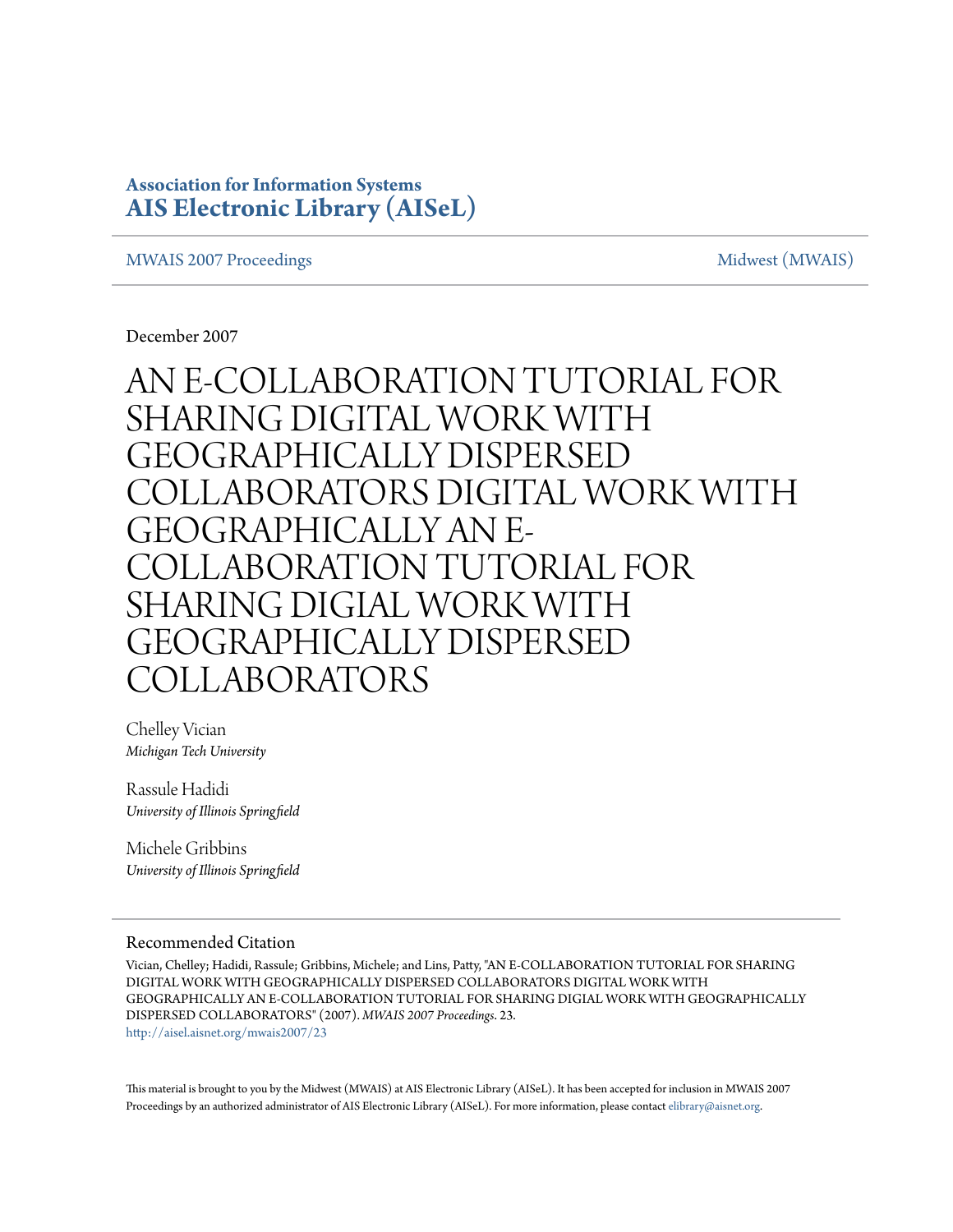Patty Lins *Michigan Tech University*

Follow this and additional works at: [http://aisel.aisnet.org/mwais2007](http://aisel.aisnet.org/mwais2007?utm_source=aisel.aisnet.org%2Fmwais2007%2F23&utm_medium=PDF&utm_campaign=PDFCoverPages)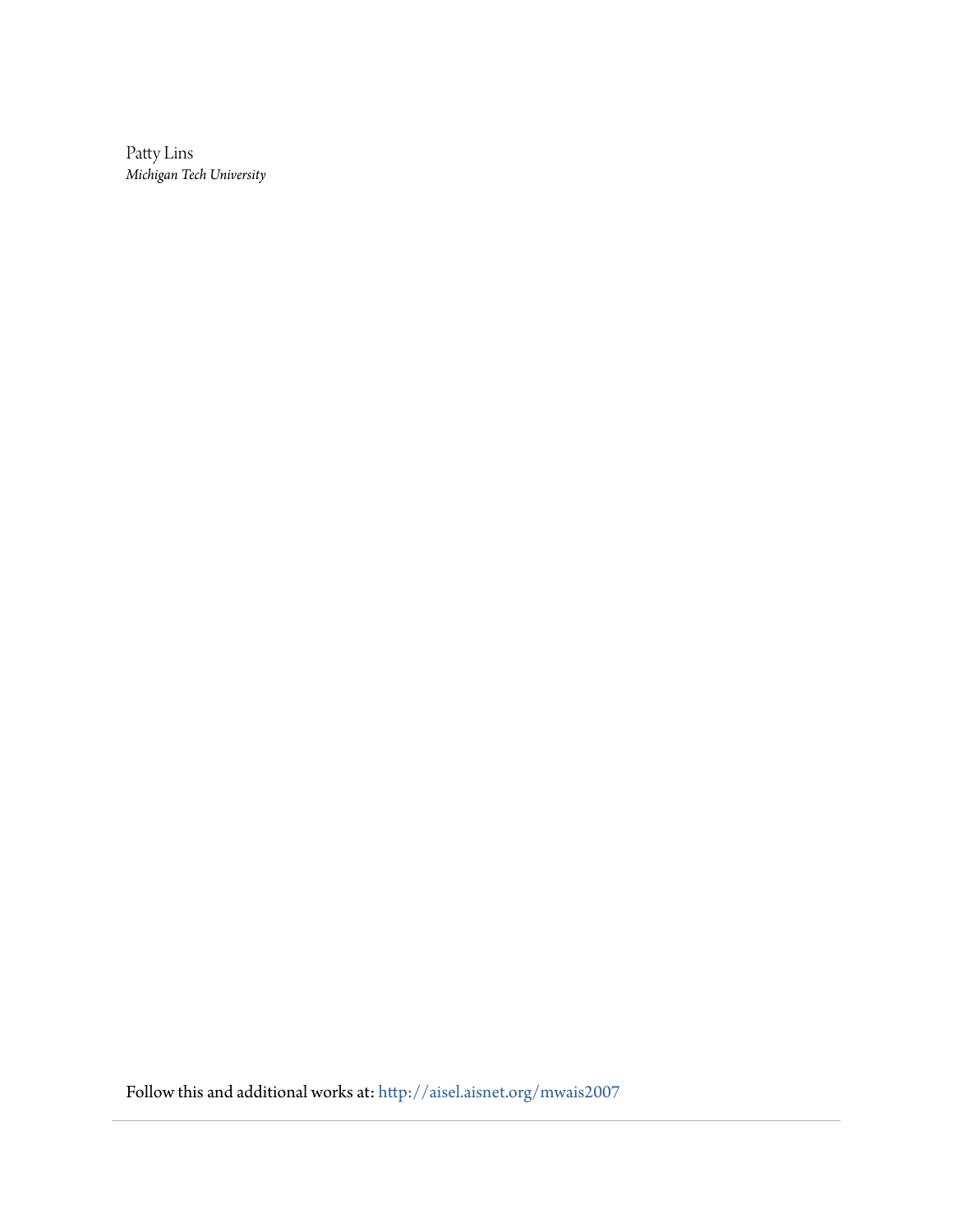# **AN E-COLLABORATION TUTORIAL FOR SHARING DIGITAL WORK WITH GEOGRAPHICALLY DISPERSED COLLABORATORS**

**Chelley Vician Rassule Hadidi**  cvician at mtu.edu rhadi1 at uis.edu

Michigan Tech University University of Illinois Springfield

**Michele Gribbins Patty Lins**  University of Illinois Springfield Michigan Tech University mgribbin at uis.edu plins at mtu.edu

### **ABSTRACT**

*Recent statistics show that the number of online courses and degree programs have significantly grown over the last decade. In addition, online collaboration and teamwork in organizations has increased. As a result, numerous conferencing and collaboration tools have been developed to facilitate these activities. In this hands-on tutorial we will demonstrate the use and applications of Marratech desktop videoconferencing, Blackboard course Management System, and Elluminate Live with an emphasis of connecting dispersed collaborators. Time permitting, we will also cover innovative applications of Google Documents and Yahoo! Groups file repository features and the use of podcasting.* 

#### **KEYWORDS**

e-Collaboration, Virtual Teams, Collaboration, Geographically Dispersed Collaborators, Videoconferencing, Podcasting

#### **BACKGROUND**

Many times academic faculty are asked to be members of teams and groups comprised of other participants who are not located in the same geographic location. Although major conferences (e.g., ICIS, AMCIS, ACM SIGs, etc.) can serve as "rallying points" or hubs that enables real-time, face-to-face communication so vital to the continuation of activities for teams whose members are geographically dispersed, this communication practice is not adequate to meet the continuous working processes of most teams. Further, with nationwide reductions in university budgets, some academic faculty are unable to attend the larger conferences on an annual basis. E-mail provides the flexibility of asynchronous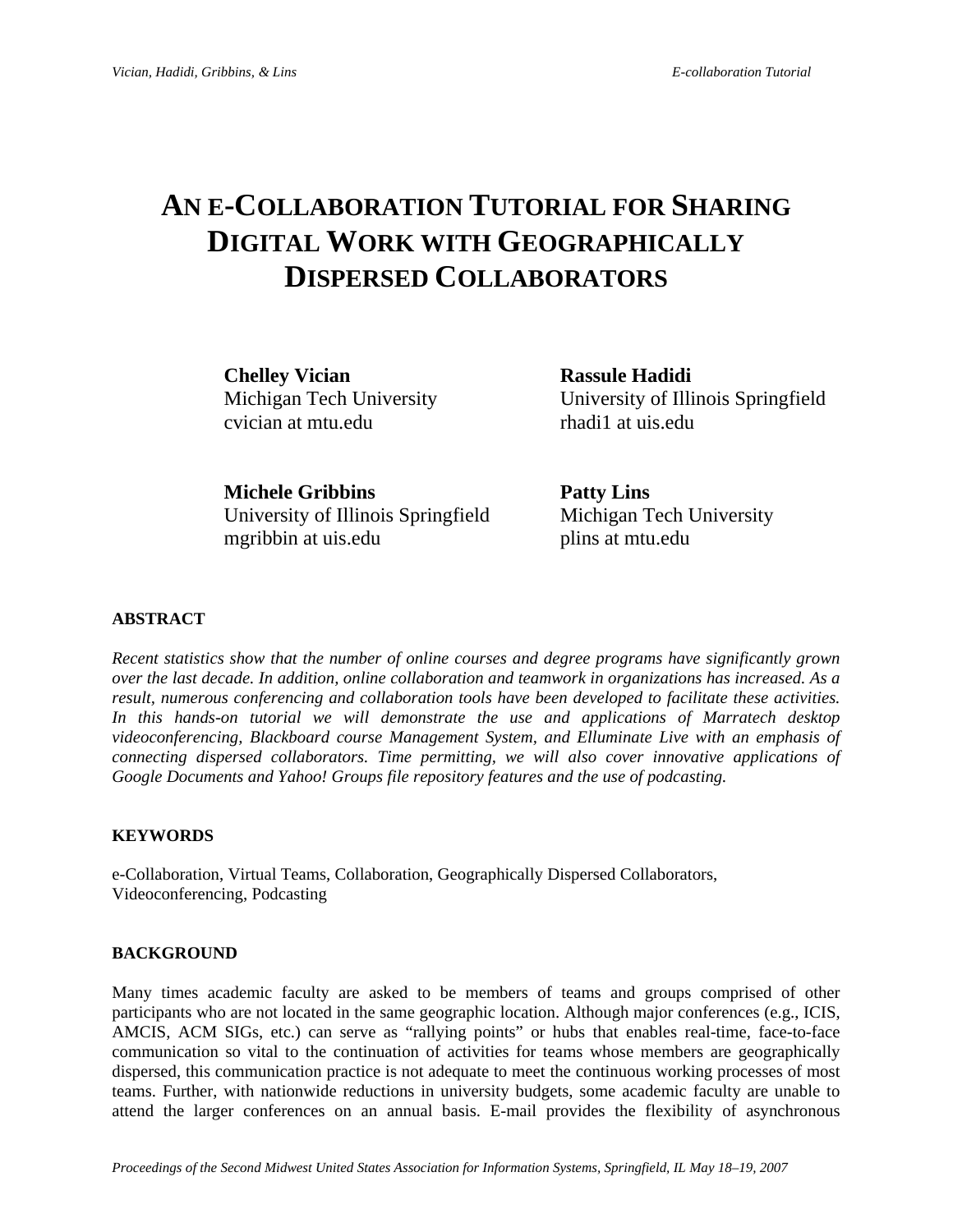communication, but can sometimes lead to member confusion with the volume of material that needs to be communicated and the number of people having to communicate via this asynchronous method.

Additionally, the growth in e-learning requires faculty familiarity with conferencing tools and technologies. For some learners, learning emerges through interaction with the course facilitator and through interaction and teamwork with their peers. The e-collaboration systems facilitate these interactions and teamwork.

Finally, advances in communication and computing technologies have resulted in a number of commercially-available (and sometimes low-cost or free) solutions to many of these communication challenges of geographically dispersed collaborators. The question for faculty members becomes one of what tool(s) can be used to support collaboration and online instruction needs when collaboration partners are geographically dispersed.

This tutorial will present several available software options that meet expressed needs of many geographically dispersed collaborators.

# **E-COLLABORATION TUTORIAL (length 1.5 hours)**

We present an experiential, hands-on tutorial session that will permit session participants an opportunity to learn about software products that support the file sharing and synchronous and asynchronous communication activities of collaboration with dispersed collaboration partners. We anticipate being able to explore the major features of the following products:

|                       | <b>Collaboration Features</b> |                       |                                     |
|-----------------------|-------------------------------|-----------------------|-------------------------------------|
|                       | <b>Supported</b>              | <b>Sharable</b>       | <b>Synchronous vs. Asynchronous</b> |
| <b>Software Tools</b> | <b>Communication</b>          | <b>Document Types</b> |                                     |
|                       | <b>Methods</b>                |                       |                                     |
| Marratech desktop     | Video, Audio,                 | Powerpoint, Word      | Synchronous & asynchronous          |
| videoconferencing     | Text-based chat;              | (Mac: PDF)            | (recorded)                          |
|                       | group memory                  |                       |                                     |
|                       | (whiteboard)                  |                       |                                     |
| Elluminate Live!      | Video, Audio,                 | Any file              | Synchronous & asynchronous          |
|                       | Text-based chat               |                       | (recorded)                          |
| Yahoo! Groups         | Email-file-image              | $Any$ - file          | Asynchronous                        |
|                       | repository, group             | repository            |                                     |
|                       | polling, calendar,            |                       |                                     |
|                       | simple database               |                       |                                     |
| Google Documents      | Document sharing              | Word, Excel           | Asynchronous                        |
| WebCT/Blackboard      | Text                          | HTML & text           | Asynchronous, but does support      |
|                       |                               | easily shared;        | synchronous chat                    |
|                       |                               | stores any other      |                                     |
|                       |                               | types for download    |                                     |
|                       |                               | from browser          |                                     |
| Podcasting            | Video, Audio                  | PPT, Word, Excel      | Asynchronous                        |
| Wikis                 | Text                          |                       | Asynchronous                        |

| <b>Table 1. e-Collaboration Tutorial Products</b> |  |
|---------------------------------------------------|--|
|---------------------------------------------------|--|

For remote *visual* communication & team collaboration on documents: